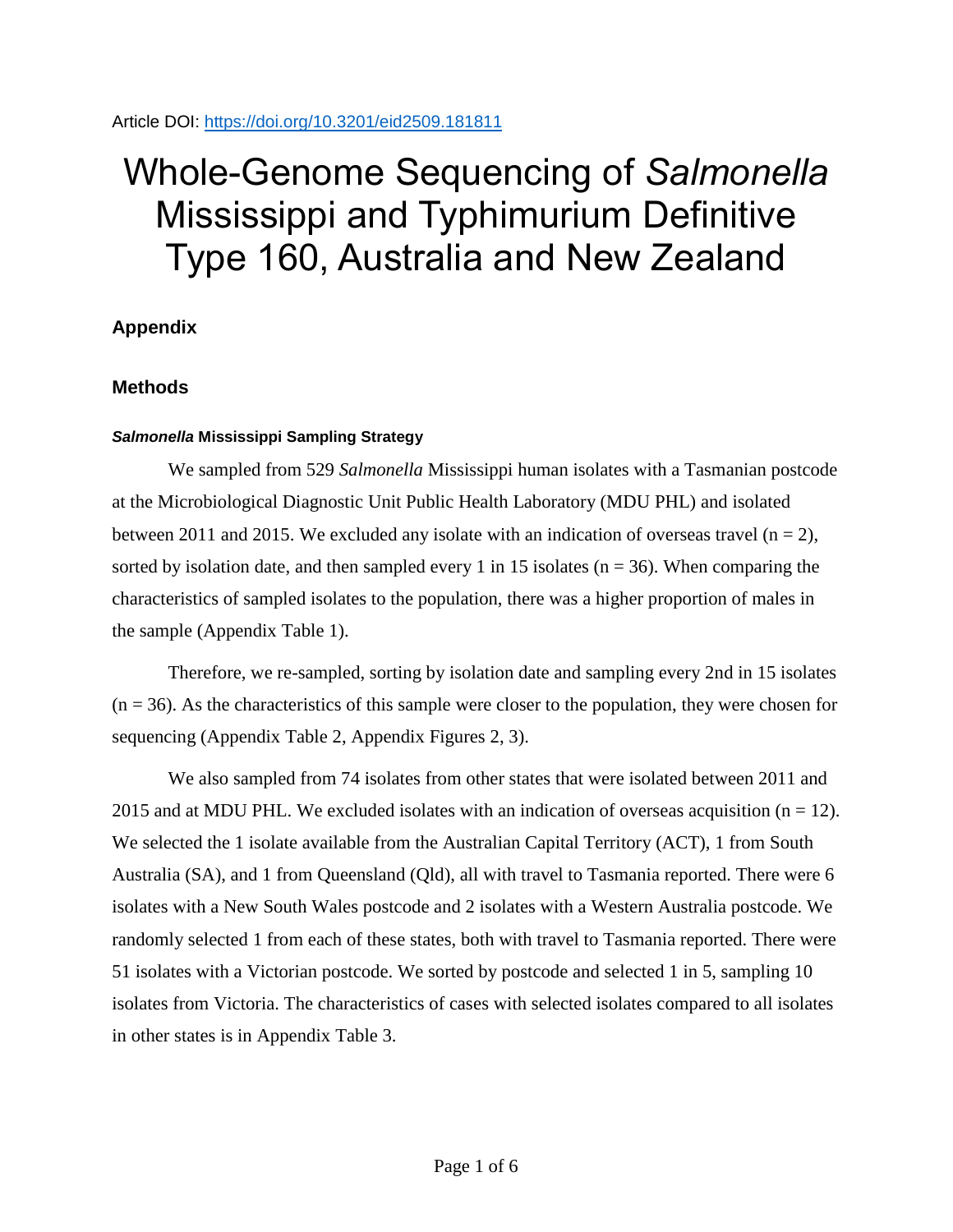In addition, we opportunistically sampled 12 *Salmonella* Mississippi human isolates that were at Queensland Health Forensic and Scientific Services, which were isolated between 2004 and 2009. Of these, 42% were from males, and the median age was 33.5. Some isolates were from cases involved in an unpublished 2008 case–control study. The isolates were sent to MDU PHL for sequencing.

#### **Additional Genomics Information**

As there is no publicly available complete *Salmonella* Mississippi genome, a local reference was assembled using one of the MDU PHL *Salmonella* Mississippi isolates. Preliminary analysis showed the *Salmonella* Mississippi genomes had similar QC stats and the oldest sequenced strain (AUSMDU00020775) was selected (2000). Illumina reads of the isolate were assembled using Unicycler (*1*) using a minimum contig length on 200 bp. The resulting assembly was used as the reference for the analysis of the core genome. AUSMDU00020775 assembly comprised 92 contigs, with total number of reference bases 4672632 and an N50 of 366033.

We looked at 11 publicly available draft assemblies of *Salmonella* Mississippi (*2*–*4*). The sequence type (ST) of the publicly available draft assemblies were determined using *mlst* (v2.11 dev) (https:/github.com/tseemann/mlst) in conjunction with the "senterica" MLST scheme. Of note, the majority of the public and the MDU PHL *Salmonella* Mississippi isolates did not have a known ST. One publicly available isolate (Mississippi\_BCW\_4007) (*4*) had no alleles the same as the other *Salmonella* Mississippi genomes, indicative that this was a highly divergent strain of *Salmonella* Mississippi. This isolate was excluded from further analysis. Nine of the remaining included publicly available draft assemblies were from soil or Takahe from 2011–2013 in New Zealand (*3*) and 1 was from a human in 2010 from the United States of America (*2*).

#### **Results**

#### **Single-Nucleotide Polymorphisms (SNPs) between Australian and New Zealand Isolates**

While there were only 9 publicly available *Salmonella* Mississippi isolates from New Zealand, there were a large number of SNPs between these isolates and those from Australia (Appendix Figure 3). There was also considerable heterogeneity within the Australian isolates, with a maximum of 649 SNPs between 2 isolates.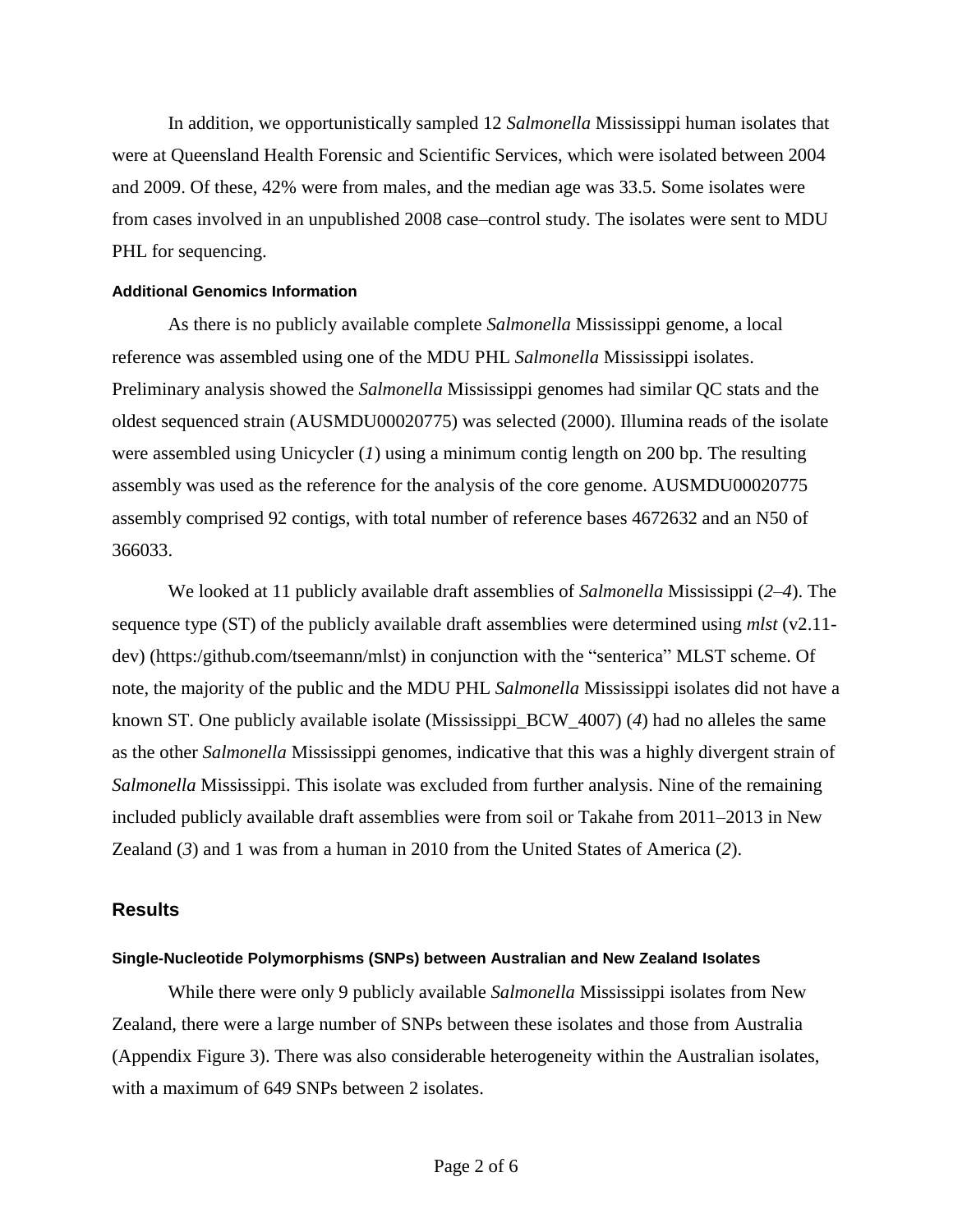Comparatively, there was much less variability among the Australian and New Zealand *Salmonella* Typhimurium DT160 isolates (Appendix Figure 4).

Violin plots were made using Stata SE 14, with the vioplot package.

#### **Selected Risk Factors for** *Salmonella* **Mississippi and** *Salmonella* **Typhimurium DT160**

We compared data on risk factors for *Salmonella* Mississippi and *Salmonella* Typhimurium DT160 cases in the week before the onset of illness using a 2-sample test of proportions (Appendix Table 4).

#### *Salmonella* **Typhimurium DT160 Australian Case Animal Contact**

Of the 88% (36/41) of Australian *Salmonella* Typhimurium DT160 cases that reported direct animal contact, animals included dogs ( $n = 27$ ), cats ( $n = 18$ ), chickens ( $n = 12$ ), birds ( $n = 12$ ) 6), possum (n = 3), wallabies or kangaroos (n = 3), horses (n = 3), sheep (n = 2), rabbits (n = 2), and 1 each of cows, goats, pigs, fish, guinea pigs, deer, bandicoot, and worms and snails.

#### **References**

- 1. Wick RR, Judd LM, Gorrie CL, Holt KE. Unicycler: resolving bacterial genome assemblies from short and long sequencing reads. PLOS Comput Biol. 2017;13:e1005595. [PubMed](https://www.ncbi.nlm.nih.gov/entrez/query.fcgi?cmd=Retrieve&db=PubMed&list_uids=28594827&dopt=Abstract) <https://doi.org/10.1371/journal.pcbi.1005595>
- 2. Gupta R, Schmidtke A, Sabol A, Castillo D, Ribot E, Trees E. *Salmonella enterica* subsp. *enterica* serovar Mississippi str. 2010K–1406, whole genome shotgun sequencing project. Acession ALPQ000000001. GenBank. 2012 [cited 2018 Apr 23]. https://www.ncbi.nlm.nih.gov/nuccore/ALPQ00000000.1
- 3. Grange ZL, Biggs PJ, Rose SP, Gartrell BD, Nelson NJ, French NP. Genomic epidemiology and management of *Salmonella* in island ecosystems used for takahe conservation. Microb Ecol. 2017;74:735–44. [PubMed](https://www.ncbi.nlm.nih.gov/entrez/query.fcgi?cmd=Retrieve&db=PubMed&list_uids=28361266&dopt=Abstract) <https://doi.org/10.1007/s00248-017-0959-1>
- 4. den Bakker HC, Moreno Switt AI, Govoni G, Cummings CA, Ranieri ML, Degoricija L, et al. Genome sequencing reveals diversification of virulence factor content and possible host adaptation in distinct subpopulations of *Salmonella enterica*. BMC Genomics. 2011;12:425. [PubMed](https://www.ncbi.nlm.nih.gov/entrez/query.fcgi?cmd=Retrieve&db=PubMed&list_uids=21859443&dopt=Abstract) <https://doi.org/10.1186/1471-2164-12-425>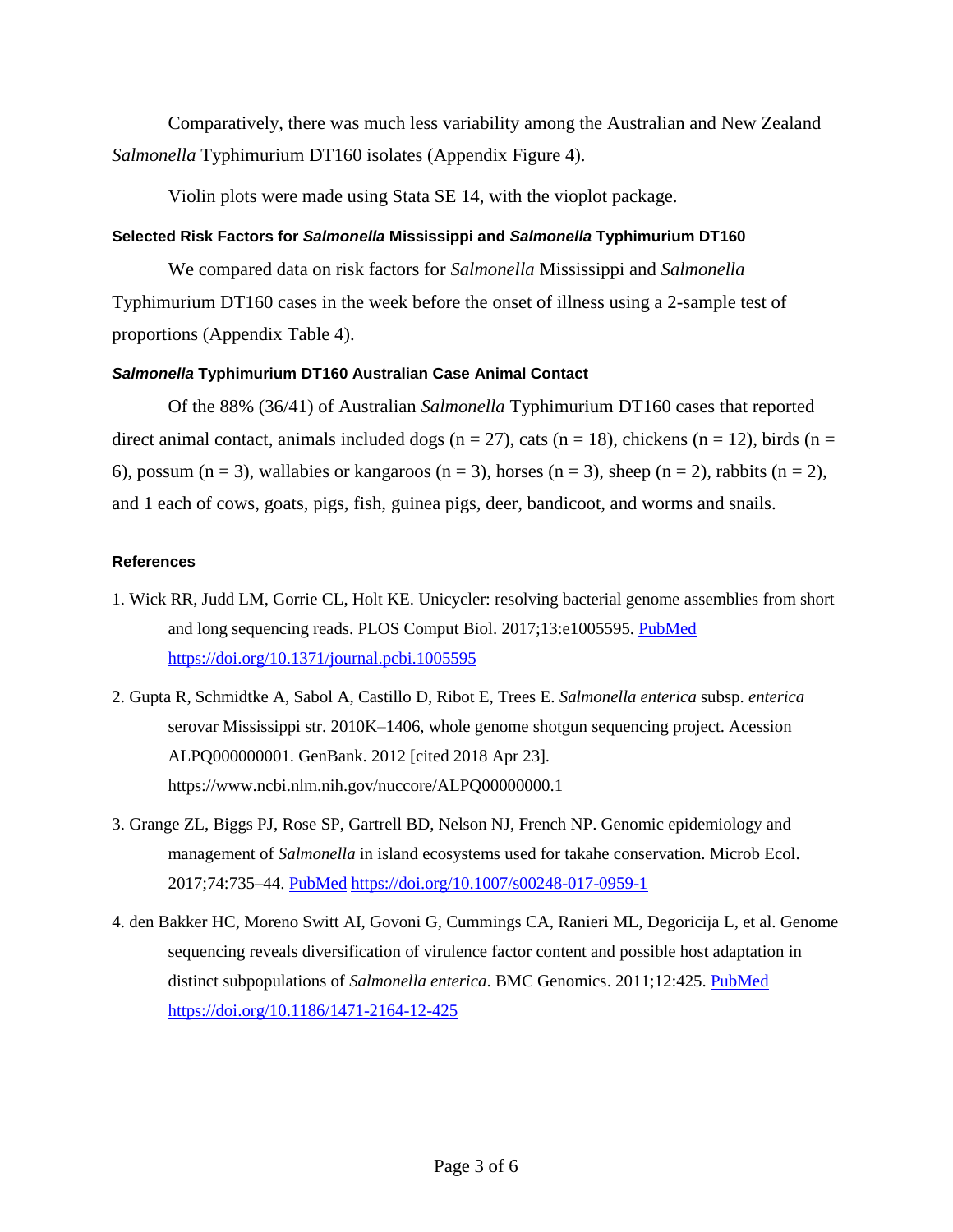**Appendix Table 1.** Sex and median age of cases with sampled isolates and all *Salmonella* Mississippi isolates, Tasmania, 2011– 2015, MDU PHL, sample 1

| Variable      | All isolates | Sampled isolates |
|---------------|--------------|------------------|
| % M           | 47           | 64               |
| Median age, y | 45           | 50               |

**Appendix Table 2.** Sex and median age of cases with sampled isolates and all *Salmonella* Mississippi isolates, Tasmania, 2011– 2015, MDU PHL, sample 2

| Variable      | All isolates | Selected isolates |  |
|---------------|--------------|-------------------|--|
| % M           | 47           | 53                |  |
| Median age, y | 45           | 42                |  |

**Appendix Table 3.** Sex and median age of cases with sampled isolates and all *Salmonella* Mississippi isolates, mainland Australia 2011–2015, MDU PHL

| Variable      | All isolates | Selected isolates |
|---------------|--------------|-------------------|
| % M           | 40           | 38                |
| Median age, y | 45           | 54                |

**Appendix Table 4.** *Salmonella* Mississippi and *Salmonella* Typhimurium DT160 cases who answered yes to risk factor questions of those who answered the question, Australia

|                                             | Salmonella Mississippi, | Salmonella Typhimurium DT160, |         |
|---------------------------------------------|-------------------------|-------------------------------|---------|
| Variable                                    | no. (%)                 | no. (%)                       | p value |
| <b>Bushwalking</b>                          | 2/25(8)                 | 3/40(7.5)                     | 0.94    |
| Camping                                     | 2/26(8)                 | 0/40(0)                       | 0.07    |
| Gardening                                   | 4/25(16)                | 9/41(22)                      | 0.56    |
| Swimming                                    | 4/25(16)                | 7/39(18)                      | 0.84    |
| Drinking from an untreated raw water source | 14/23 (61)              | $12/30$ (40) <sup>*</sup>     | 0.1     |
| Animal contact                              | 19/28 (68)              | 36/41 (88)                    | 0.04    |

\*2/12 (17%) reported boiling their water before drinking.



**Appendix Figure 1.** Age distribution of all *Salmonella* Mississippi cases with isolates, Tasmania, Australia, 2011–2015, Microbiological Diagnostic Unit Public Health Laboratory, sample 2.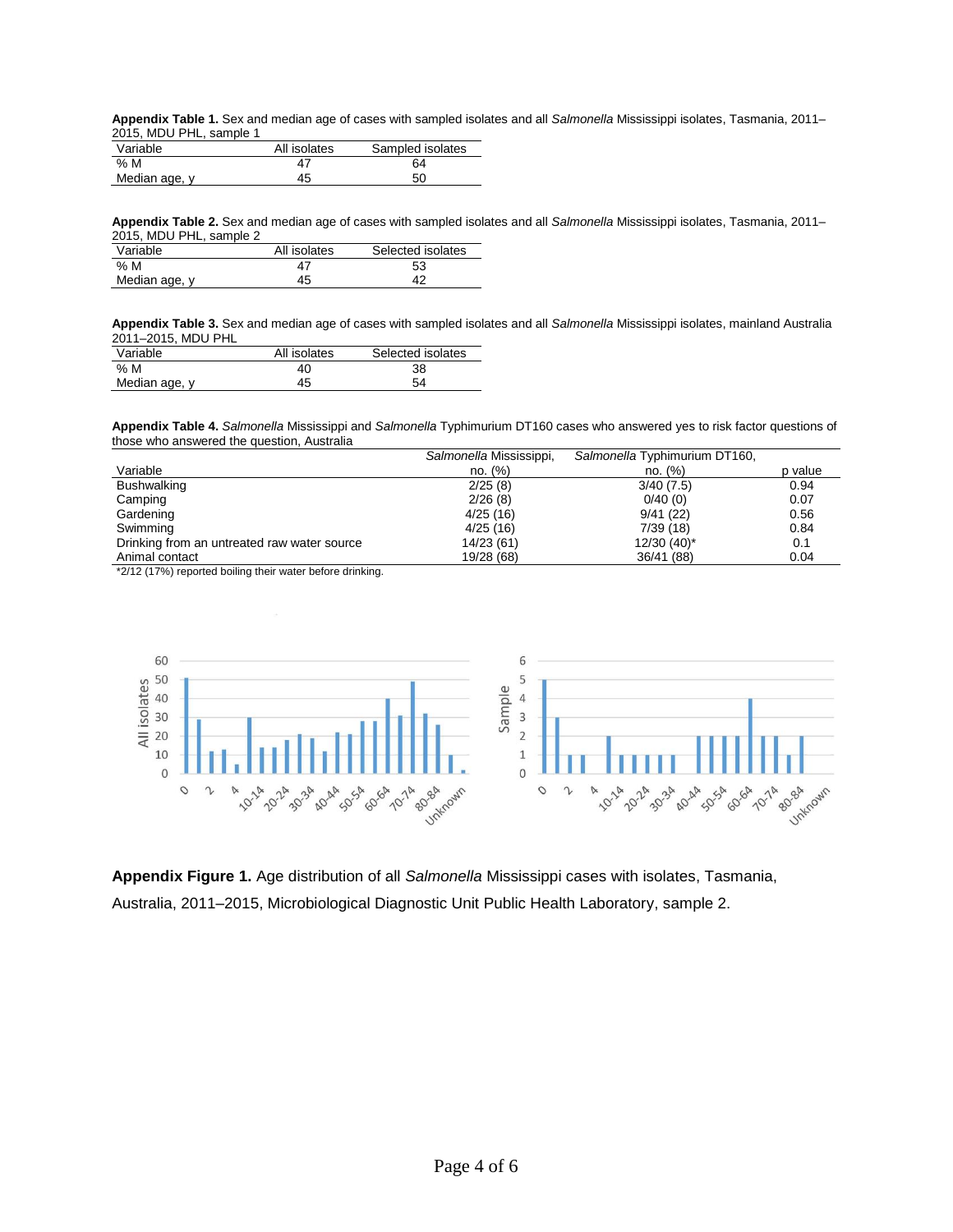

**Appendix Figure 2.** Month of isolation of all *Salmonella* Mississippi cases with isolates, Tasmania, Australia, 2011–2015, Microbiological Diagnostic Unit Public Health Laboratory, sample 2.



**Appendix Figure 3.** Violin plot of single nucleotide polymorphisms within Australian and New Zealand clades and between them, *Salmonella* Mississippi, 2008–2015.